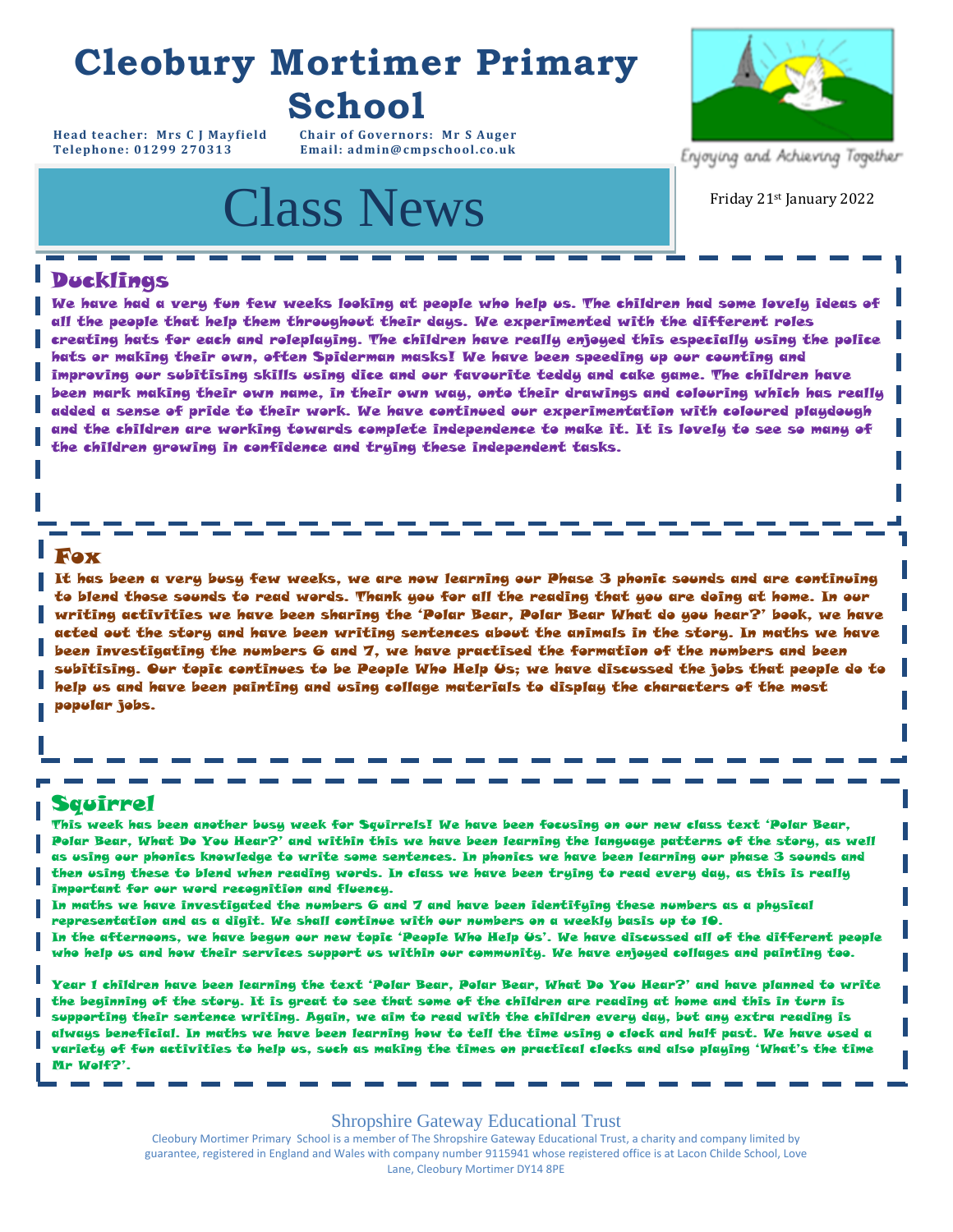#### Badger

We have had a lovely fortnight in Badger Class. The children have really enjoyed reading the story Lost and Found and have been hot seating to find out how the characters were feeling. In maths the children have been exploring number bonds to 10 and are becoming very speedy with their recall of these number bonds. In topic the children have been learning about the continents and oceans and have located the UK and Antarctica on a world map. The children are really enjoying their dance sessions with Grace on a Tuesday, I cannot wait to see their performance when it is finished. Have a lovely weekend everyone.

### **For your** Hedgehog

**Calendar:**  We have had an extremely busy fortnight in Hedgehogs and the children have been enjoying a variety of different activities. In English, we have been learning a traditional African tale which the children have loved. It is wonderful to hear the expression and delight in their voices as they retell the story. We have used this story to learn how adverbs, similes and adjectives make the writing more exciting for the reader. They have also begun to plan their own stories and I am excited to read their finished work. In maths, we have been looking at subtraction and the children have become proficient at using a number line. They have learnt how to partition a number which helps them to subtract quickly. We have also been working on developing their mental maths skills and they are becoming much more confident to add and subtract just using their brains. In topic, we have continued to learn about "The Great Fire of London". The children have really enjoyed finding out about the fire and have begun to explore why it spread so quickly. We have been looking at chronology (the study of time) and we had a wonderful lesson ordering historical figures. The children have also been learning about different sources of evidence and they are beginning to question facts that they have discovered. In computing, we have been learning about algorithms which are a set of instructions. The children had great fun both giving, following and debugging instructions. Please continue to read with your child every day and thank you for your support. Have a lovely weekend.

 $\mathcal{L}_{\rm{max}}$ 

\_ \_ \_ \_ \_ \_

#### Rabbit

This week, we enjoyed working with two fantastic science teachers from Lacon Childe. They taught us about extreme weather, how we can measure it and what we can do to help reduce it. We carried out an investigation to find out the amount of damage a hail stone can cause. We taped a piece of tissue paper to the table and dropped a plasticene balls of different sizes and measured the size of the hole it caused. We created a weather report warning people that a hailstorm was on its way. In literacy, we began our topic on the works of Dick King Smith. Over the coming weeks, we will carry out and author study to find out more about the themes and devices he used in his writing. We are reading The Sheep Pig during our whole class story time. We have enjoyed reading about Babe's adventures as he attempts to become a sheep pig. In maths, we have continued to explore multiplication and division, this week looking at multiplying by 8. In topic, we explored the diet of a Stone Age person. We investigated what was meant by 'hunter gathering' and identified similarities and differences between our diet today compared to the Stone Age. In music, we have continued to explore different types of notations. Please ensure that PE kits are in school for Thursday when the children will be working with Mr Boyd.

#### Hare

Hare class have had a fantastic week working with Miss Workman.

and the

In Topic, they have been looking at packaging. This is a great opportunity for you to look at packaging at home, whether it be in the kitchen for food packaging or around the house. The children are going to develop their ideas to create their own packaging. We will be thinking about the materials we are going to use and their sustainability too.

#### Shropshire Gateway Educational Trust

Cleobury Mortimer Primary School is a member of The Shropshire Gateway Educational Trust, a charity and company limited by guarantee, registered in England and Wales with company number 9115941 whose registered office is at Lacon Childe School, Love Lane, Cleobury Mortimer DY14 8PE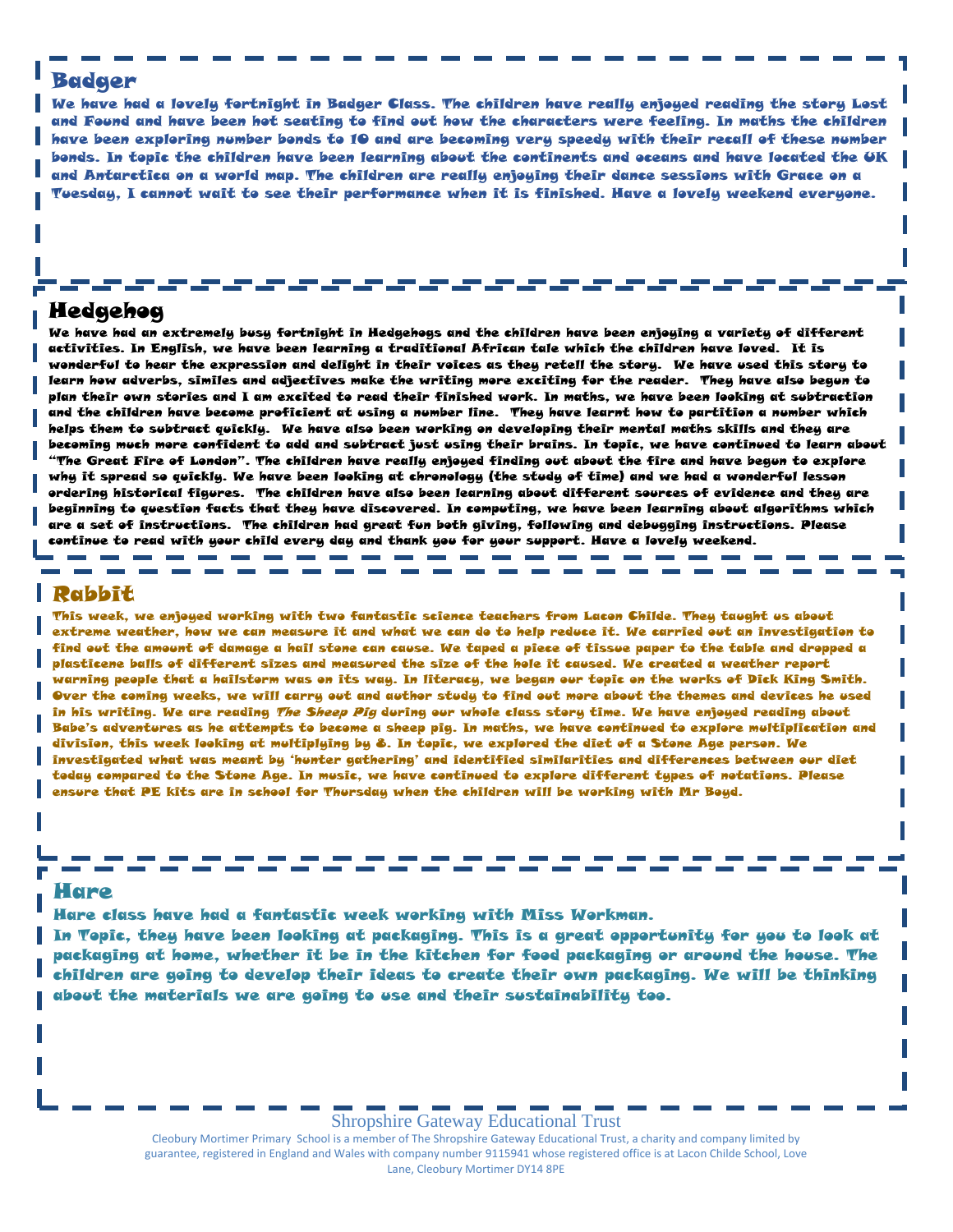#### Kestrel

The children have continued their hard work this week and we have been really busy. In talk for reading we have finished studying My Friend Walter which the children have thoroughly enjoyed reading. We will be using the novel to start our talk for writing unit where we will look at story openers from the author and then write our own. In maths we have continued with our topic multiplication and division. In DT we have been designing a pattern to go on the front of our Tudor pouches and have started to sew our pattern on. In science, we are looking at life cycle and currently looking at parts of plants and the reproduction of them. Just a quick reminder that homework is on the website each week along with group 1 and 2 spellings.

Well done to the stars of the week this week.

#### Mole

Over the last two weeks, the children have been reading the poem, 'The Highwayman' by Alfred Noyes. They have thoroughly enjoyed the story and have read it aloud with confidence and expression. We will continue to use this poem as a basis for our writing for the next few lessons. In maths, we have been learning about fractions and decimals before moving on to percentages. Our topic about the Greeks is coming towards the end. This week, the children learned the story of Medusa. This was followed up by a discussion about being proud and boastful, showing that there are still morals to be taken from stories from so long ago. Please continue to support your child with completing the homework that is set each week.

#### Deer

We have had a busy couple of weeks and the children have been working hard in class. This week, we have finished writing our non-chronological reports about dragons which I am really pleased with. We have also focused on cohesion where the children have been working hard to make links within their writing. In maths, we have been focusing on area and perimeter so the children should be able to work out the area of a rectangle, triangle and parallelogram. I am pleased that many of the children are accessing and completing their Mymaths homework each week, but if they have any problems, please let me know. Finally, those who are going on the residential met the centre director last week and enjoyed having the opportunity to ask any questions that they have at this stage of the term.

Cleobury Mortimer Primary School is a member of The Shropshire Gateway Educational Trust, a charity and company limited by guarantee, registered in England and Wales with company number 9115941 whose registered office is at Lacon Childe School, Love Lane, Cleobury Mortimer DY14 8PE